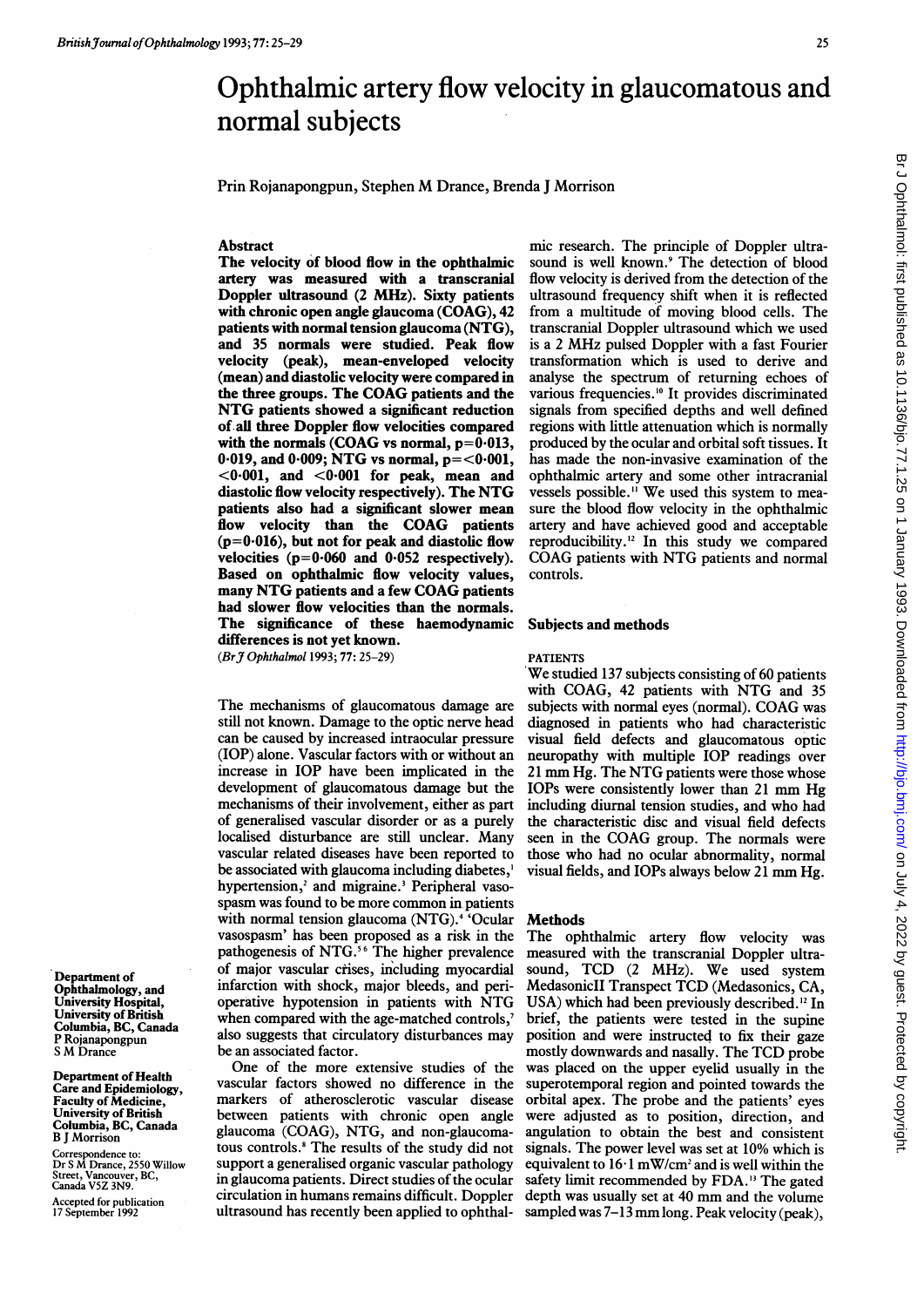mean-enveloped velocity (mean), and diastolic velocity in cm/s were repeatedly measured in each eye. Peak velocity is defined as the maximum systolic peak velocity. The mean-E velocity is defined as the mean of the peak frequency envelope which outlines all the frequency peaks forming a single signal in one cardiac cycle. Diastolic flow velocity is the minimum flow velocity at the end of the diastolic phase before the next cardiac cycle. All tests were performed by one of us (PR). Demographic information and blood pressure were also recorded. The pulse rate was calculated from the videographic printout.

### STATISTICAL ANALYSIS

Only one eye (the right eye) was selected for analysis to avoid underestimating the replicating error which might occur as a result of the correlation between the two eyes of <sup>a</sup> person. To compare the three groups, we performed analyses to covariance of all Doppler parameters using diagnostic group as the main factor and age and sex as covariates. The first step was to test the homogeneity of the slopes of the covariates to ensure there was no significant difference in these slopes among the three diagnostic groups.<sup>14</sup> This was done for each of the two covariates by including terms for the interaction of the covariates with the diagnostic grouping. No significant differences in the slopes of the diagnostic groups were detected and the analyses were therefore repeated omitting these interaction terms. The Bonferroni pairwise post hoc procedure was used to test the differences between the adjusted group means. To determine the comparability of the three groups with regard to other variables which might have an effect on Doppler flow velocity, analyses of variance were performed for age, systolic blood pressure, diastolic blood pressure, and pulse rate. For the analyses of systolic and diastolic blood pressure, age was considered as covariate. Standard errors of means were reported as the number of cases that were different in the three

Table <sup>1</sup> Demographic data of the normal chronic open angle glaucoma, and normal tension glaucoma groups

|                                   | Normal          | Chronic open<br>angle glaucoma | Normal tension<br>glaucoma |  |
|-----------------------------------|-----------------|--------------------------------|----------------------------|--|
| Numbers (cases)                   | 35              | 60                             | 42                         |  |
| Sex (female : male)               | 19:16           | 28:32                          | 27:15                      |  |
| $Age*$ (years)                    | 61.87(2.05)     | 64.26(1.68)                    | 65.89(1.72)                |  |
| Age range (years)                 | $34.57 - 83.08$ | $32.04 - 81.19$                | $29.90 - 81.36$            |  |
| Systolic blood pressure† (mm Hg)  | 124.99(5.28)    | 133.58(3.85)                   | 138.21(4.21)               |  |
| Diastolic blood pressure† (mm Hg) | 70.63(3.49)     | 74.55(2.55)                    | 79.12(2.78)                |  |
| Pulse rate*                       | 63.92(2.48)     | 60.13(2.07)                    | 60.84(2.30)                |  |

\*Values given are least squares means (standard errors), no statistical difference between groups; † values given are adjusted least squares means (standard errors), using age as covariate. No statistical<br>significance between groups.

groups. All p values reported in this study were from two-tailed test.

## Results

The demographic and systemic clinical background of the three diagnostic groups is shown in Table 1. There were no statistically significant differences in pulse rate, systolic, and diastolic blood pressure among the groups at the time of the test ( $p=0.485$ ,  $0.176$ , and  $0.163$  respectively). The mean ages of the groups were comparable  $(p=0.358)$ . We found a significant effect of age on the diastolic flow velocity in the 137 subjects  $(p=<0.001)$  and a slight effect on peak flow velocity although it was not statistically significant  $(p=0.097)$ , but not on the mean velocity  $(p=0.132)$ . The sex ratios differed among the groups but analysis of covariance did not demonstrate a statistically significant effect of sex on peak and mean flow velocities  $(p=0.084$  and 0- 167 respectively) except for diastolic flow velocity and only in the normal group  $(p=0.016,$ mean (standard error) of female= $10.68$  (0.78) and male =  $13.59 (0.83)$  cm/s).

Comparisons were made for each of the three ultrasound measurement between the normals, the COAG, and NTG patients (Table 2). The mean flow velocity value of one eye in the COAG group was not recorded. There was also one, two, and one diastolic flow velocity value missing in the COAG, NTG, and normal groups respectively. The mean peak velocity was lowest in the NTG patients and highest in the normals with <sup>a</sup> difference in the adjusted means of  $8.50$  cm/s  $(p=<0.001)$ . The age adjusted mean velocities were lower by 19-40% for peak, 22-34% for mean, and 24-66% for diastolic velocity in the NTG patients compared with normals. The mean and diastolic velocities were lowest in the NTG group and highly statistically significantly different from the normal group (both  $p = 0.001$ . Figure 1 shows the dot density plots of peak flow velocity in the three groups. Mean and diastolic flow velocity distributions are shown in Figures 2 and 3 respectively.

The peak, mean, and diastolic velocities of the COAG patients were also compared with the normals. All differences were statistically significant ( $p=0.013$ , 0.019, and 0.009 respectively). Comparing all flow velocities of the COAG group and NTG group showed statistically significant difference for mean flow velocity  $(p=0.016)$ . Peak and diastolic flow velocities showed some differences but these were not statistically significant (Table 2).

We identified flow velocity values which were  $1.5$  and  $2.0$  standard deviations lower than the mean of the normals as shown by two dotted lines

Table 2 Ophthalmic flow velocity in the normal chronic open angle glaucoma and normal tension glaucoma groups (cm/s, values given in age adjusted means (standard errors))

| Doppler<br>parameter    | Normal      | Chronic open<br>angle<br>glaucoma | p Value*<br>(two-tailed) | Normal<br>tension<br>glaucoma | p Valuet<br>(two-tailed) | p Valuet<br>(two tailed) |
|-------------------------|-------------|-----------------------------------|--------------------------|-------------------------------|--------------------------|--------------------------|
| Peak flow velocity      | 43.86(1.32) | 39.04(1.00)                       | 0.013                    | 35.35(1.20)                   | < 6.001                  | 0.060                    |
| Mean flow velocity      | 22.87(0.74) | 20.28(0.57)                       | 0.019                    | 17.76(0.68)                   | < 0.001                  | 0.016                    |
| Diastolic flow velocity | 11.92(0.44) | 10.25(0.33)                       | 0.009                    | 8.96(0.41)                    | < 0.001                  | 0.052                    |

\*Comparison between the normal and the chronic open angle glaucoma; †Comparison between the normal and the normal tension<br>glaucoma; ‡Comparison between COAG and normal tension glaucoma.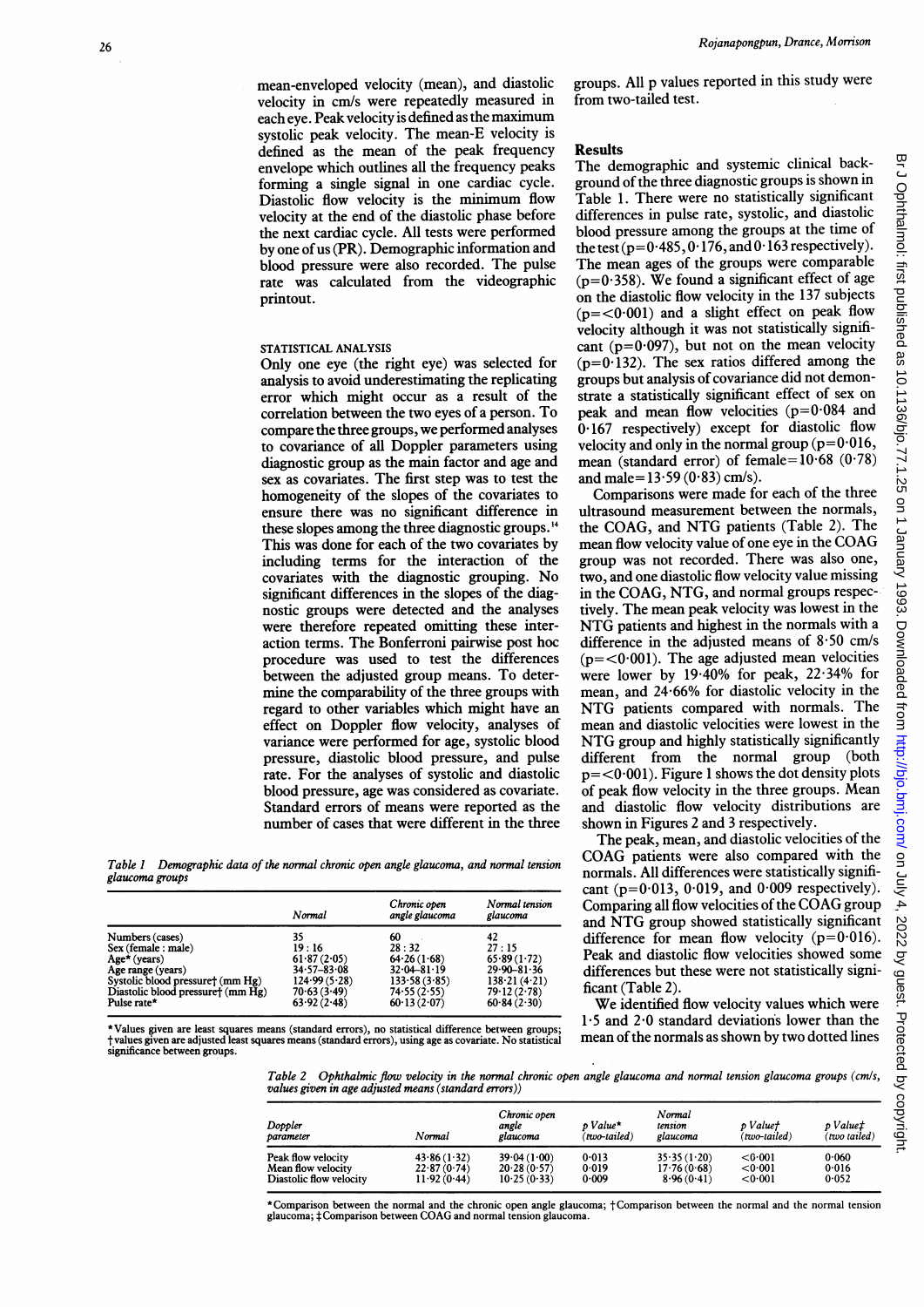ይ<br>><br>>

 $\overline{a}$ 

a-

Figure <sup>I</sup> A dot density plot of the right ophthalmic artery peak flow velocity (cm/s) of 60 chronic open angle glaucoma, 42 normal tension glaucoma patients, 35 normals. Each dot represents the velocity of an eye. The means and standard deviations for the normals are shown:  $1.5$  and  $2.0$ standard deviations (32.13 and 28-22 cmls respectively) from the mean of the normal eye are marked by the dotted lines.





Diagnostic group

Figure 3 A dot density plot of the right ophthalmic artery diastolic flow velocity (cm/s) of 59 chronic open angle coma patients, 34 normal tension glaucoma, and 34 als. Each dot represents the velocity ofan eye. The means and standard deviations for the normals are shown:  $1.5$  and 2.0 standard deviations ( $8.09$  and  $6.82$  cm/s respectively) were marked by dotted lines.

anti-hypertensive agents with 27 NTG patients who were not on any medication, and found no statistically significant differences of any of the ophthalmic artery flow velocities (peak flow velocity=35.65 cm/s (8.45) vs  $35.53$  cm/s (9.57); mean flow velocity=18.02 cm/s  $(3.67)$  vs 17.55 cm/s  $(3.85)$  and diastolic flow velocity=8.81 cm/s  $(1.61)$  vs  $9.16$  cm/s  $(1.40)$ , respectively; all p values  $>0.5$ ).

## Discussion

 $\degree$  or influencing one another. There may be more The pathogenesis of open angle glaucoma has not yet been fully worked out. Two main mechanisms have been considered. One suggests mechanical damage directly to the axons or small blood vessels<sup>15</sup> by structural alterations at the lamina cribrosa. The other suggests a primary problem in the optic nerve circulation as a result of localised organic changes<sup>16</sup> in the blood vessels of the nerve with or without a low perfusion pressure.<sup>17</sup> It is likely that both of these mechanisms may be involved in the development of the glaucomatous process either independently



Peak ophthalmic artery flow velocity range Figure 4 Percent distribution of chronic open angle glaucoma (COAG), normal tension glaucoma (NTG), and normal subjects whose ophthalmic artery peak flow velocities were 1-5 standard deviation (left side) and 2-0 standard deviation (right side) lower than the mean of the normal. The percentages are labelled at the top of each bar.

in Figure 1-3. Figure 4 illustrates the percentages of subjects in each group whose peak flow velocity values were 1-5 and 2-0 SD below the normal means. Using the 2-0 SD cut off, 19-05% of the NTG patients fell outside the range while none of the COAG patients or the normals did. Nearly half of the NTG patients were below the 1-5 SD cut off while 13-33% of the COAG patients and only 5-71% of normals were below the cut off. Similar findings were seen in mean flow velocity (Figure 5) and to a lesser degree in diastolic flow velocity (Figure 6). The Doppler flow velocities suggested that some glaucomatous subjects had slow flow velocities while others were in the range of the normals. In the NTG group there were many patients with a slower flow velocity compared with the range of the normals.

There is a possibility that systemic or topical medications used by the glaucoma patient may be responsible for the reduction of ophthalmic artery blood flow velocities. Details of medication at the time of test were available in <sup>39</sup> of <sup>42</sup> NTG patients. We compared the flow velocities of the <sup>12</sup> NTG patients who were on topical antiglaucoma medication with or without systemic

Figure <sup>2</sup> A dot density plot of the right ophthalmic artery<br>mean flow velocity (cm/s) of 59 chronic open angle glaucoma patients, 42 normal tension glaucoma, and 35 normals. Each dot represents the velocity of an eye. The mean and standard deviations for the normals are shown:  $1.5$  and  $2.0$ standard deviations (16-26 and 14.06 cm/s respectively) were marked by dotted lines.

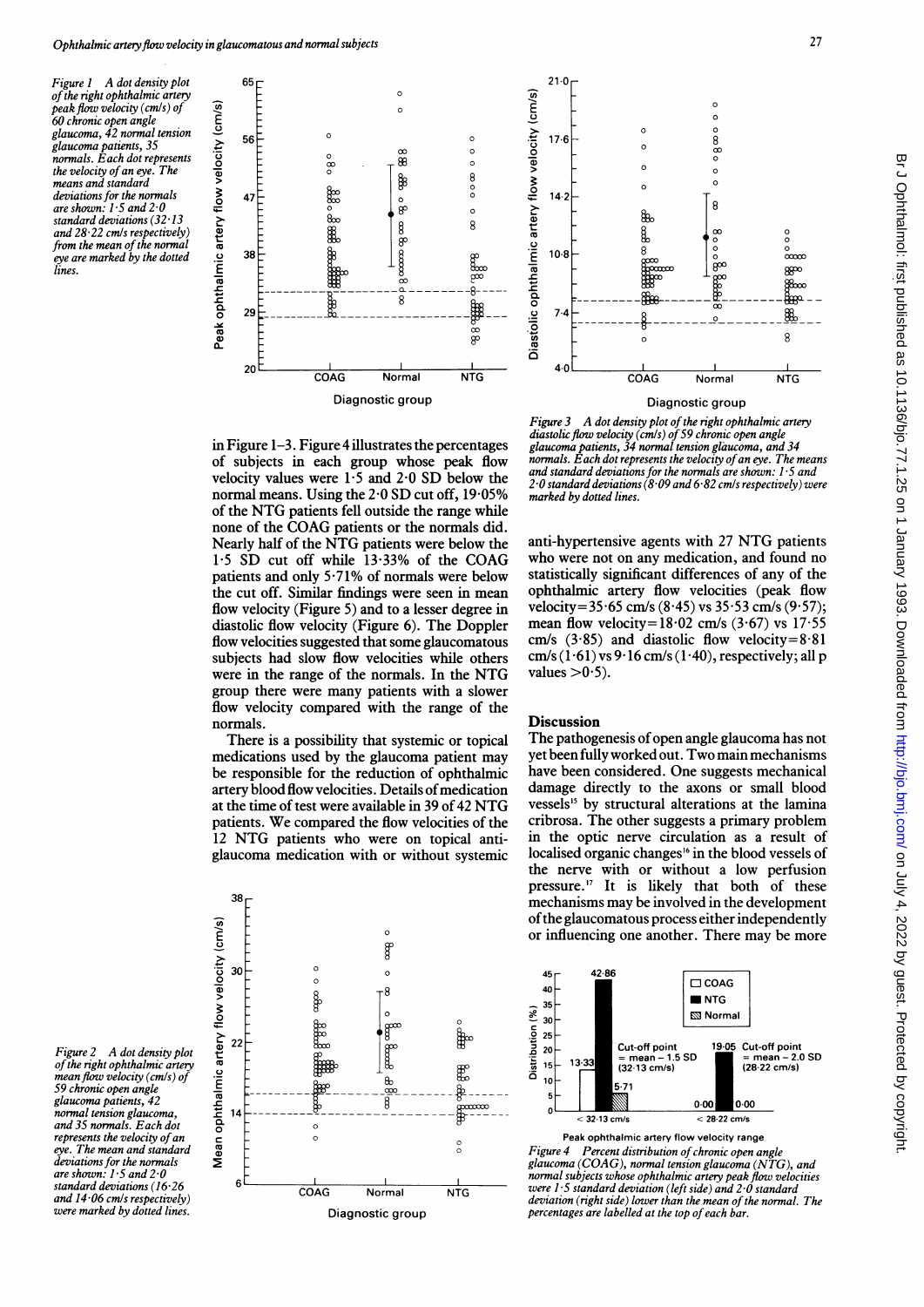Figure 5 Percent distribution of chronic open angle glaucoma ( $COA\hat{G}$ ), normal tension glaucoma  $(NTG)$ , and normal subjects whose ophthalmic artery mean flow velocity were  $1.5$ standard deviation (left side) and  $2 \cdot 0$  standard deviation (right side) lower than the mean of the normal. The percentages are labelled at the top of each bar.



than one glaucomatous population and more than one mechanism of damage might be involved.

The advent of transcranial Doppler ultrasound, which allows the measurement of the blood flow velocity in the ophthalmic artery, was the impetus for comparing the ophthalmic flow velocity of normal humans with patients suffering from chronic open angle glaucoma and normal tension glaucoma. We found <sup>a</sup> significantly slower ophthalmic flow velocity in the NTG patients compared with our normals. The mean velocities of the COAG group were also significantly slower than the normals but were between the normals and the NTG patients. Our findings are similar to studies of the nailfold capillaries recently reported by Gasser and Flammer.'8 A previous study of ophthalmic flow velocity in chronic open angle glaucoma and normals reported similar differences, but a different Doppler frequency (8 MHz) was used so that all the values were approximately three times smaller than our results suggest.<sup>19</sup> Using a 4 MHz pulsed Doppler ultrasound in similar fashion to those which we employed showed velocities of normal subjects closer to ours.<sup>20</sup> With duplex scanner<sup>21</sup> which employed  $5$  MHz Doppler frequency and B scan imaging and another study using a colour Doppler system  $7.5$  MHz<sup>22</sup> in normal subjects ( $n=72$  and 40 respectively), the peak ophthalmic flow velocities reported were closer to but still lower than those we obtained with the TCD system. The differences in normal peak flow values may be due to different groups of patients, their age, and most probably the different ultrasound systems. Comparing mean flow velocity in our normal group to another study which reported mean flow velocity in 106 normal subjects using TCD <sup>2</sup> MHz, showed our results to be similar to theirs<sup>11</sup> (mean  $(SD)$  22 $\cdot$ 87  $(5.69)$  and 21 (5) respectively). With the TCD, it is possible to measure the Doppler shift from a more posterior part of the ophthalmic artery which may minimise the shift in Doppler angle

Figure 6 Percent distribution of chronic angle glaucoma (COAG), normal tension glaucoma (NTG), and normal subjects whose ophthalmologic artery diastolic flow velocities were 1-5 standard deviation (left side) and 2-0 standard deviation (right side) lower than the mean of the normal. The percentages are labelled at the top of each bar.



Diastolic ophthalmic artery flow velocity range



25r

Figure  $7$  A scatter plot of diastolic flow velocity in cm/s against age in normals showing age-related loss inflow velocity (standard coefficient=0-355 p=0-039).

as the course of the artery is less variable there, and there is also less interference with the quality of the tracing. One can always be certain that one is recording the ophthalmic artery by its high resistance characteristics which are quite different from those produced by the carotid artery. The lack of image guidance for locating the ophthalmic artery makes it necessary to use the criteria described in our method.

The present study included only a relatively small normal population and did not include the younger age groups. In spite of this we were able to show that there was an age-related loss of ophthalmic flow velocities (Figure 7) but only the diastolic flow velocity showed a statistically significant correlation with age  $(p=0.020)$ , the probabilities of the correlations for the peak and mean velocities were 0-061 and 0-114 respectively. In a larger population of normal subjects which included younger subjects, we will be reporting a negative correlation between age and all three ophthalmic flow velocities. This association was also found by others in normal subjects<sup>15.21</sup> and also in a carotid Doppler study.<sup>23</sup> Our normal group had a slightly higher proportion of males than the NTG group but less than the COAG group but as we found no statistically significant difference of the ophthalmic artery flow velocity between males and females except for the diastolic flow velocity in the normal group, the sex difference is not likely to be responsible for the results. The blood pressure and the pulse rate were not significantly different between the three groups. We found no difference in all three flow velocities between the NTG patients who were on anti-glaucoma medication with or without systemic medications and those who were not, so the medication is not likely to be responsible for our results. It is possible that the significant differences between the three groups could be due to the accumulation of small differences in the other variables such as systolic and diastolic blood pressure, pulse rate, and sex ratio. However for this to be true there would have to be a strong negative association between the flow velocity measurements and blood pressure value, a strong positive association between pulse rate and the flow velocities, and